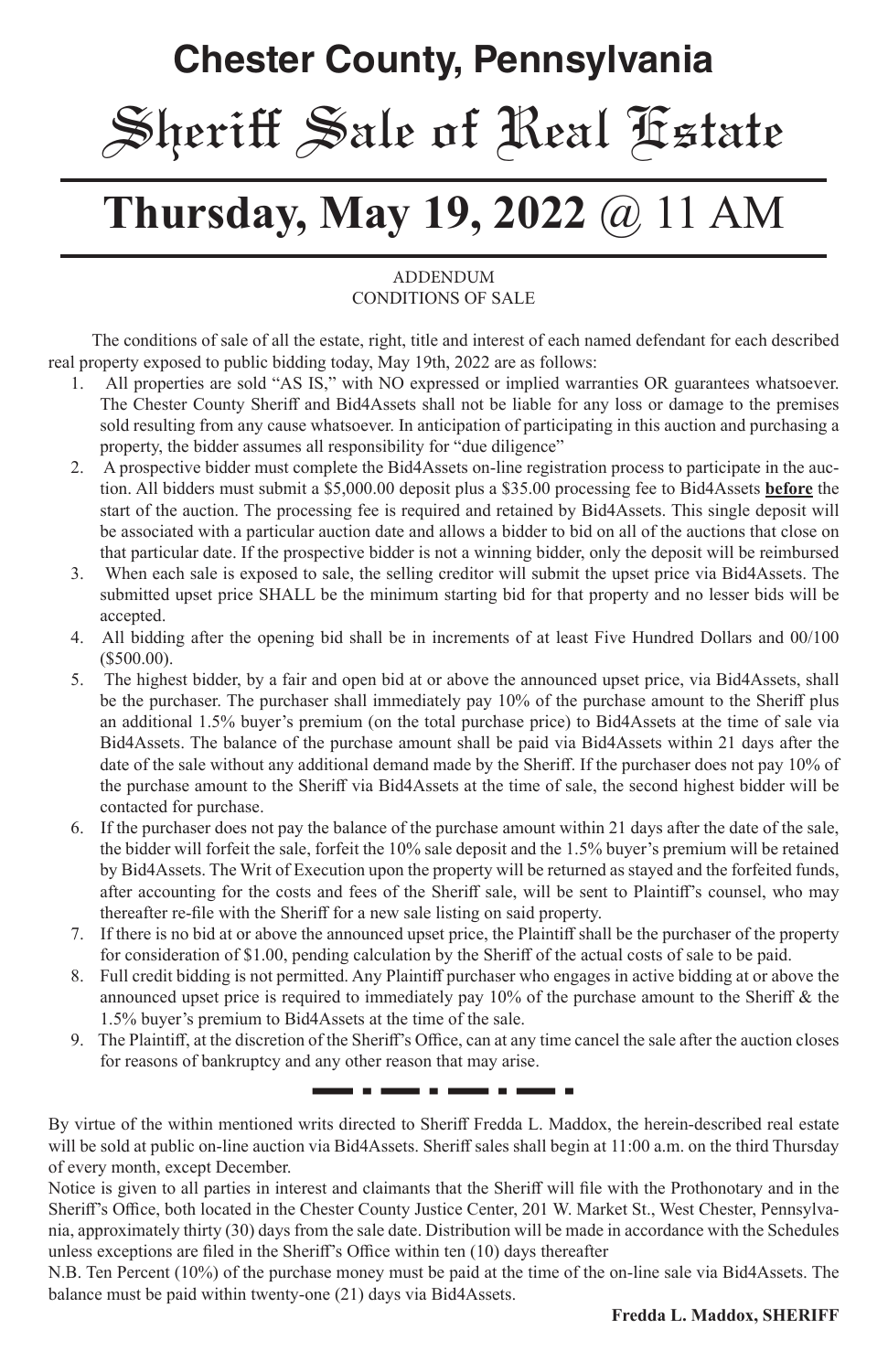## **SALE NO. 16-11-799 Writ of Execution No. 2008-08440 DEBT \$3,778.43**

ALL THAT CERTAIN unit in the property known, named and identified as Railway

Square Condominiums, located in West Whiteland Township, Chester County, Commonwealth of Pa.

TAX Parcel No. 41-5-1581

PLAINTIFF: West Whiteland Township VS

#### DEFENDANT: **LAWRENCE ROBIN-SON-RAY and APRIL ROBINSONRAY**

SALE ADDRESS: 337 Huntington

Court, West Chester, Pennsylvania 19380

PLAINTIFF ATTORNEY: **JASON J. LEININGER, ESQ., 484-690-9300**

## **SALE NO. 20-4-198 Writ of Execution No. 2018-09591 DEBT \$115,446.40**

ALL THAT CERTAIN lot or parcel of land situated in the Fourth Ward of the City of Coatesville, County of Chester, Commonwealth of Pennsylvania, being more fully described in Deed dated July 12, 2006 and recorded in the Office of the Chester County Recorder of Deeds on May 1, 2007, in Deed Book Volume 7146 at Page 1136, Instrument No. 10749735.

Tax Parcel No. 16-07-0123

PLAINTIFF: U.S.Bank National Association Not in its Individual Capacity but Solely as Trustee for RMAC Trust, Series 2016-CTT

VS

DEFENDANT: **Nicole M. Lytle a/k/a Nicole Ayers & David Lytle**

SALE ADDRESS: 1211 Stirling Street,

Coatesville, PA 19320

PLANTIFF ATTORNEY: **HLADIK, ONORATO & FEDERMAN, LLP 215-855-9521**

## **SALE NO. 21-3-19 Writ of Execution No. 2018-05925 DEBT \$315,539.00**

All that certain tract or piece of land with the buildings and improvements thereon erected, hereditaments and appurtenances, situate in Caln Township, County of Chester, Commonwealth of Pennsylvania, Bounded and described according to a plan of Fern M. Pike estate, made by Berger and Hayes, Inc., Consulting Engineers and Surveyors, Thorndale, PA dated 4/5/1988.

BEING UPI # 39-3L-110

All that certain lot or tract of land situate in the Township of Caln, County of Chester and Commonwealth of Pennsylvania said land being known as lot no. 32 as shown on a plan known as Carver Court, Caln Township, Chester County, Pennsylvania, dated 11/23/1948, revised 1/4/1954, and recorded on 3/12/1954 in plan book 3 page 53, in the land records of Chester County, Pennsylvania.

BEING UPI # 39-3-104

PLAINTIFF: Prosper Bank

VS

#### DEFENDANT: **Coatesville Solar Initiative LLC**

SALE ADDRESS: 1103 Foundry Street and 110 Foundry Street, Coatesville, PA 19320

PLAINTIFF ATTORNEY: **ANTHONY R. DISTASIO, ESQUIRE 610-374-7320**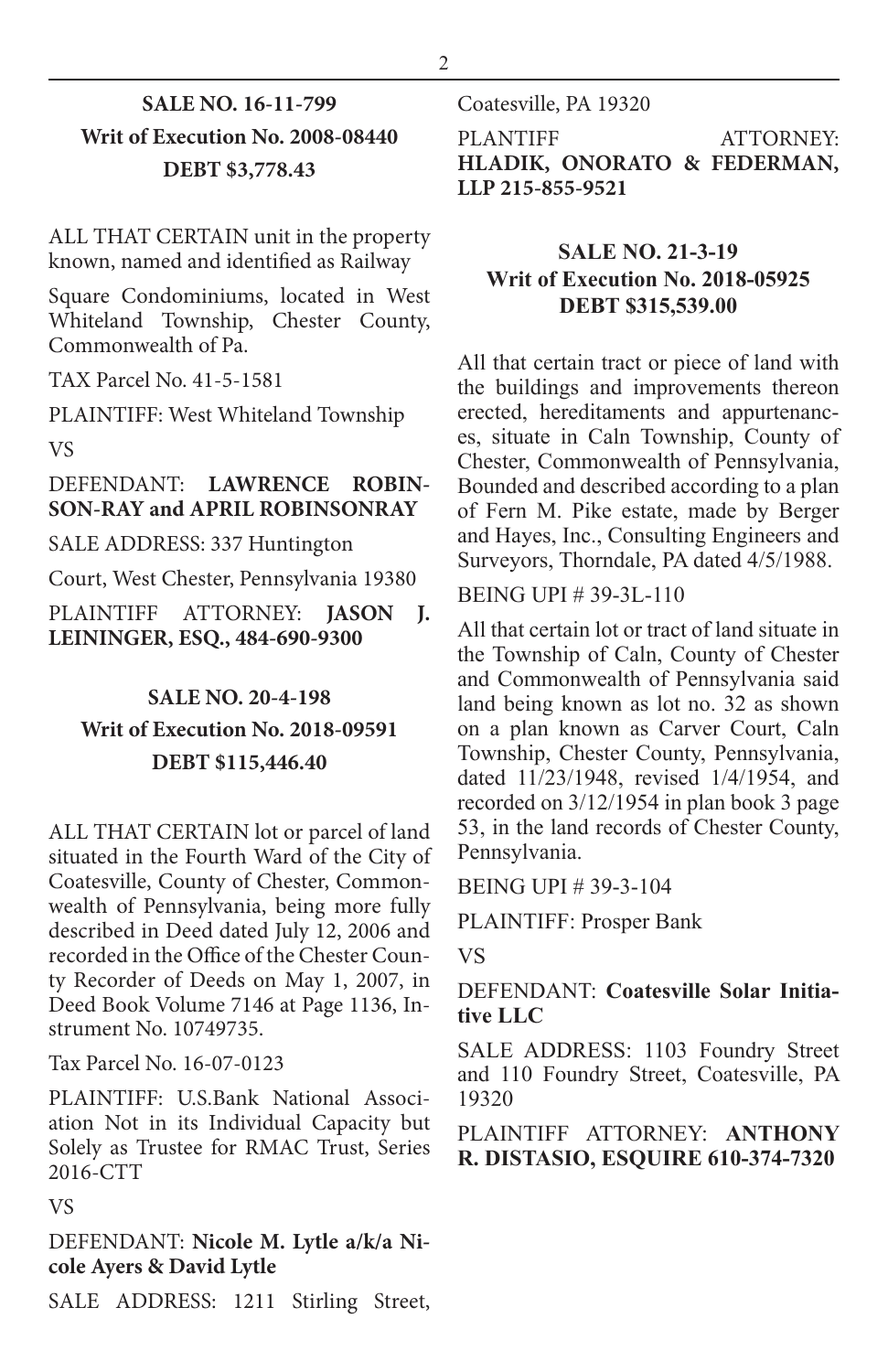#### **SALE NO. 21-6-60 Writ of Execution No. 2019-05281 DEBT \$232,359.10**

ALL THAT CERTAIN lot or piece of land with the buildings and improvements thereon erected, hereditaments and appurtenances, situate in the Township of Caln, County of Chester and Commonwealth of Pennsylvania, bounded and described according to a Plan of a Portion of "Inglewood Development" made by Berger and Hay's Inc. Consulting Engineers and Surveyors, Coatesville, PA., dated August 4, 1968 and revised February 18, 1969, as follows, to wit:

BEGINNING at a point on the Easterly side of Municipal Drive (fifty feet wide) which point is measured the two following courses and distances from a point of curve on the Southerly side of a fifty feet wide Unnamed road, (1) extending from said point of curve on a line curving to the left having a radius of twenty five feet; the arc distance of thirty nine and twenty seven one-hundredths feet to a point of tangent; and (2) south 0 degrees, thirty minutes,

twenty seconds West, sixty-three and eighty-six one-hundredths feet to the point and place of beginning; thence extending from said beginning point South Eighty nine degrees, twenty nine minutes, forty seconds East, one hundred sixty five feet to a point; thence extending south 0 degrees, thirty minutes, twenty seconds West, Eighty five feet to a point; thence extending north eighty nine degrees, twenty nine minutes, forty seconds West, one hundred sixty five feet to a point on the Easterly side of Municipal Drive aforesaid; thence extending along the same North 0 degrees, thirty minutes, twenty seconds East, Eighty five feet to the first mentioned point and place of beginning.

CONTAINING 14,025 square feet of land, be the same more or less. Being Lot # 208 as shown on the above mentioned Plan

Being same premises which Alan M. Milberg and Rita K. Milberg, his wife by deed dated 7/8/83 and recorded 7/20/83 in Chester County in Record book T61 Page 86 conveyed unto Barry Jerome Stewart and Brenda V. Stewart, his wife, in fee.

Being UPI # 39-4C-125

PLAINTIFF: Residential Mortgage Loan Trust 2013-TT2, by U.S. Bank National Association, Not in its Individual Capacity but Solely as Legal Title Trustee

VS

#### DEFENDANT: **Barry J. Stewart & Brenda V. Stewart**

SALE ADDRESS: 511 Municipal Drive, Thorndale, PA 19372

PLAINTIFF ATTORNEY: **HILL WAL-LACK LLP 215-579-7700**

## **SALE NO. 21-10-115 Writ of Execution No. 2012-06098 DEBT \$30,156.75**

ALL THAT CERTAIN tract or parcel of ground with the buildings and improvements, thereon erected, hereditaments and appurtenances, Situate in Tredyffrin Township, Chester County, Pennsylvania.

Tax Parcel No.: 43-9L-1

PLAINTIFF: Tredyffrin/Easttown School **District** 

VS

### DEFENDANT: **Lita M. Alston, Administratrix of the Estate of Lottie Alston**

SALE ADDRESS: 38 Summit Avenue, Tredyffrin Township, PA 19301

PLAINTIFF ATTORNEY: **PORTNOFF LAW ASSOCIATES, LTD. 484-690- 9300**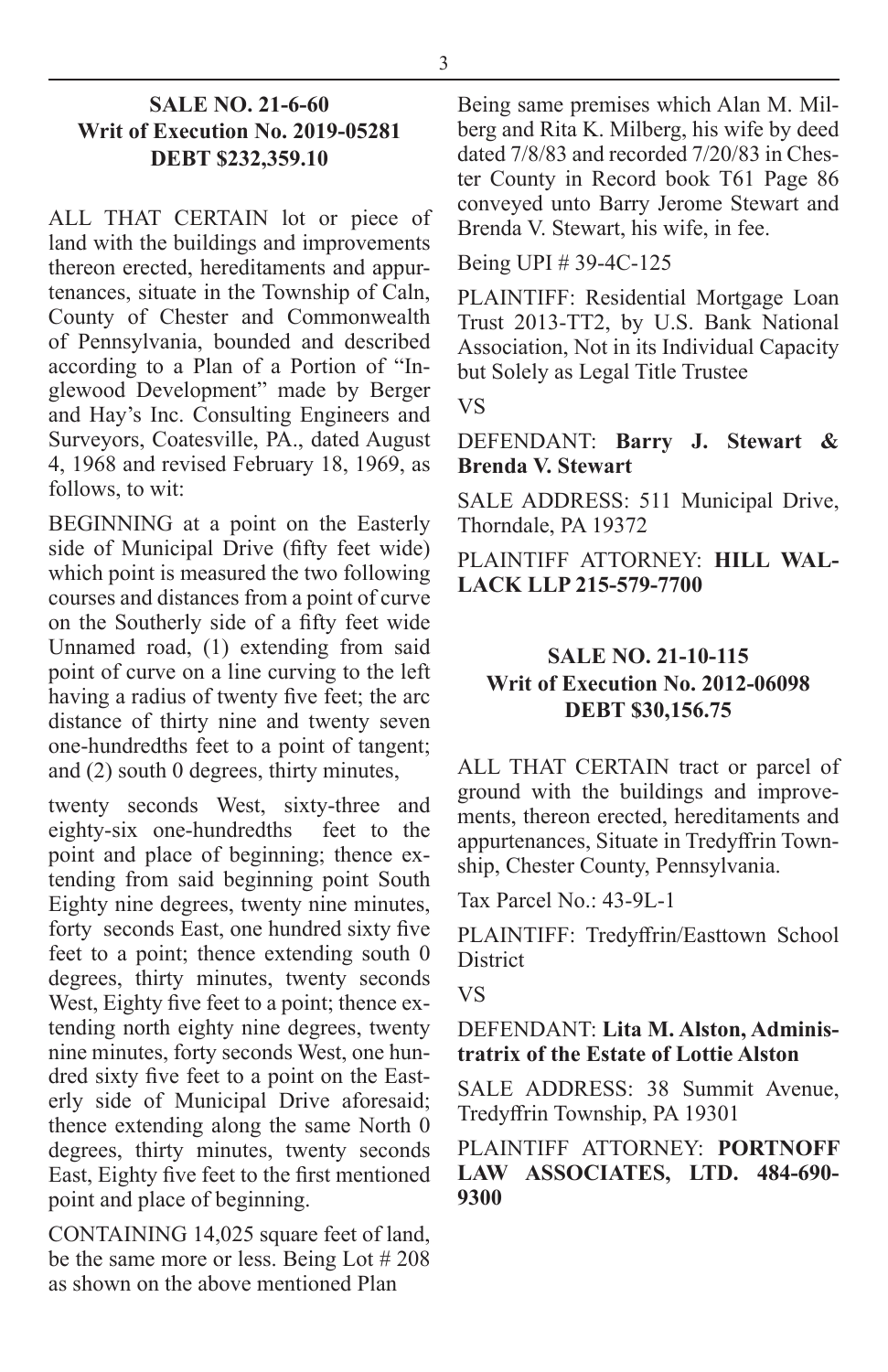#### **SALE NO. 22-1-8 Writ of Execution No. 2018-09591 DEBT \$115,446.40**

ALL THAT CERTAIN lot or parcel of land situated in the Fourth Ward of the City of Coatesville, County of Chester, Commonwealth of Pennsylvania, being more fully described in Deed dated July 12, 2006 and recorded in the Office of the Chester County Recorder of Deeds on May 1, 2007, in Deed Book Volume 7146 at Page 1136, Instruments No. 10749735.

Tax Parcel No. 16-07-0123

PLAINTIFF: U.S. Bank National Association, not in its individual capacity but solely as trustee for the RMAC Trust, Series 2016-CTT

VS

DEFENDANT: **Nicole M. Lytle a/k/a Nicole Ayers and David Lytle**

SALE ADDRESS: 1211 Stirling Street, Coatesville, PA 19320

PLAINTIFF ATTORNEY: **HLADIK, ONORATO & FEDERMAN, LLP 215- 855-9521**

## **SALE NO. 22-1-14 Writ of Execution No. 2021-03141 DEBT \$854,438.74**

#### PROPERTY SITUATE IN TOWNSHIP OF EAST BRADFORD

IMPROVEMENTS: A RESIDENTIAL DWELLING

TAX PARCEL # 51-07-0027.130

PLAINTIFF: CSMC 2018-SP3 Trust

VS

DEFENDANT: **Marianne Kane & Gerald E. Kane**

SALE ADDRESS: 1146 Saint Finnegan Drive, West Chester, PA 19382

### PLAINTIFF ATTORNEY: **KML LAW GROUP, P.C. 215-627-1322**

#### **SALE NO. 22-1-27**

## **Writ of Execution No. 2017-05629 DEBT \$475,140.55**

Property situate in the TOWNSHIP OF FRANKLIN, CHESTER County, Pennsylvania being

BLR # 72-002-0002.0200

Improvements thereon: RESIDENTIAL DWELLING

PLAINTIFF: Deutsche Bank National Trust Company, as Trustee for Ameriquest Mortgage Securities Inc., Asset-Backed Pass-Through Certificates, Series ARSI 2006-M3

VS

#### DEFENDANT: **Art W. Paviglianiti a/k/a Art Paviglianiti & Karen L. Paviglianiti**

SALE ADDRESS: 613 S. Guernsey Road, West Grove, PA 19390

PLAINTIFF ATTORNEY: **BROCK & SCOTT, PLLC 844-856-6646**

## **SALE NO. 22-2-34 Writ of Execution No. 2018-07595 DEBT \$241,141.41**

ALL THOSE CERTAIN LOTS OR PIEC-ES OF GROUND SITUATE IN THE TOWNSHIP OF WEST GOSHEN, CHES-TER COUNTY, PENNSYLVANIA

TAX PARCEL NUMBER: 52-03R-0042.0000

IMPROVEMENTS thereon: a residential property

PLAINTIFF: REVERSE MORTGAGE SOLUTIONS, INC.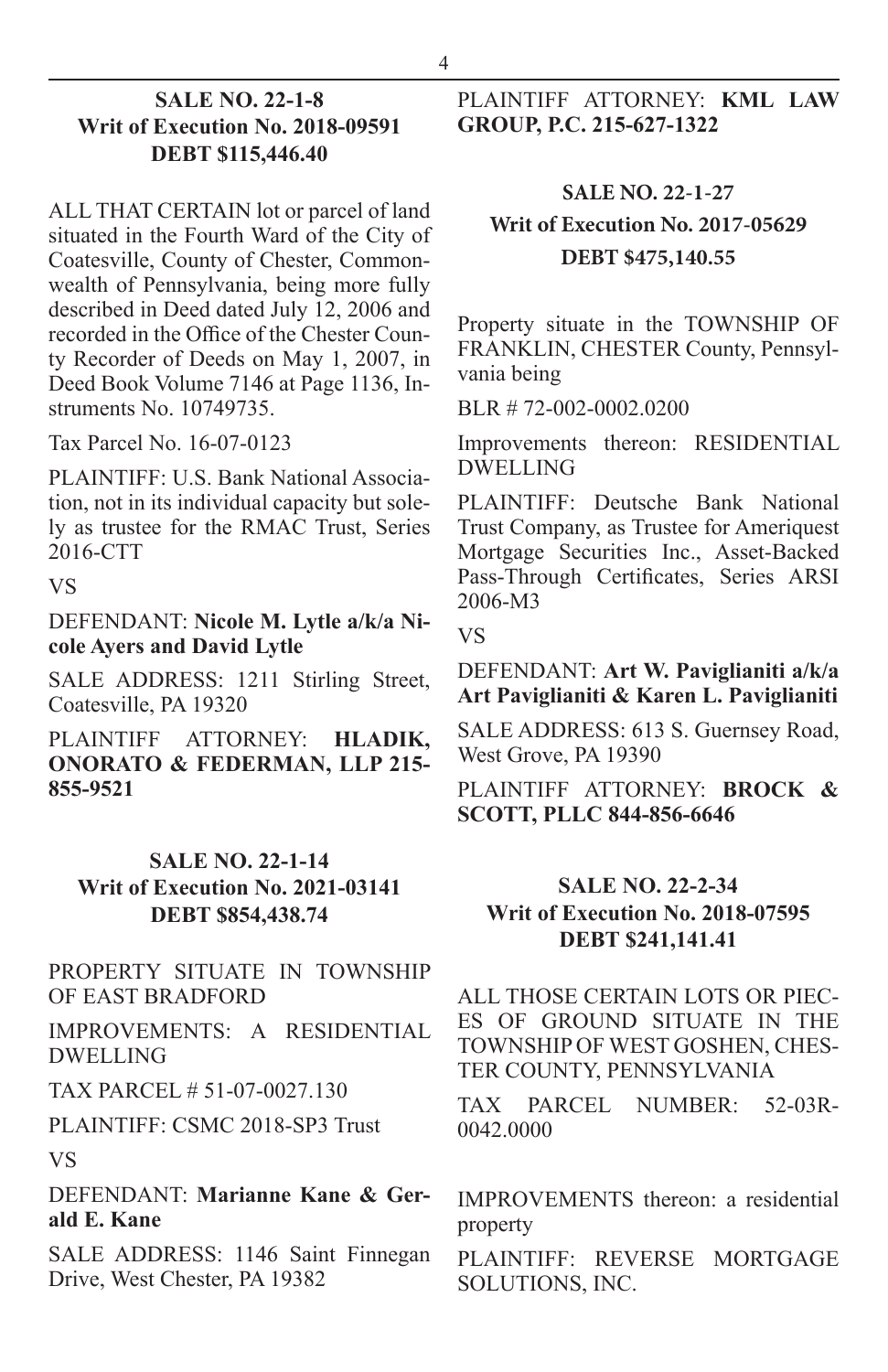VS

#### DEFENDANT: **ROBERTA C. PYLE**

SALE ADDRESS: 1203 Thistlewood Lane, West Chester, PA 19380

PLAINTIFF ATTORNEY: **ROBERT-SON, ANSCHUTZ, SCHNEID, CRANE & PARTNERS, PLLC 855-225-6906**

## **SALE NO. 22-2-41 Writ of Execution No. 2018-13132 DEBT \$512,698.01**

Property situate in the TREDYFFRIN **TOWNSHIP** 

TAX PARCEL # 43-09D-0016

IMPROVEMENTS thereon: a residential dwelling

PLAINTIFF: WILMINGTON SAVINGS FUND SOCIETY, FSB, D/B/A CHRIS-TIANA TRUST, NOT INDIVIDUAL-LY BUT AS TRUSTEE FOR PRETIUM MORTGAGE ACQUISITION TRUST

VS

DEFENDANT: **MATTHEW B. FOR-GIE & MEGAN B. FORGIE**

SALE ADDRESS: 1626 Valley Green Road, Paoli, PA 19301

PLAINTIFF ATTORNEY: **KML LAW GROUP, P.C. 215-627-1322**

#### **SALE NO. 22-2-44 Writ of Execution No. 2019-01785 DEBT \$72,925.41**

Property situate in the TOWNSHIP OF **VALLEY** 

TAX PARCEL # 38-05C-0086.070

IMPROVEMENTS thereon: a residential dwelling

PLAINTIFF: Pennsylvania Housing Finance Agency

5

DEFENDANT: **Susan F. Boyd-Noel A/K/A Susan Bradley**

SALE ADDRESS: 915 Charles Street, Coatesville, PA 19320

PLAINTIFF ATTORNEY: **KML LAW GROUP, P.C. 215-627-1322**

#### **SALE NO. 22-2-45 Writ of Execution No. 2012-09656 DEBT \$787,244.53**

PROPERTY SITUATE IN WEST PIKE-LAND TOWNSHIP

TAX PARCEL # 34-3-22.11

IMPROVEMENTS thereon: a residential dwelling

PLAINTIFF: DEUTSCHE BANK NA-TIONAL TRUSTCOMPANY AS TRUST-EE FOR HARBORVIEW MORTGAGE LOAN TRUST MORTGAGE LOAN PASS-THROUGH CERTIFICATES, SE-RIES 2007-2

VS

DEFENDANT: **BRIAN JARRATT A/K/A JAMES BRIAN JARRATT A/K/A BRADFORD J. JARRATT & JENNIFER JARRATT**

SALE ADDRESS: 1728 Valley Lane, Chester Springs, PA 19425

PLAINTIFF ATTORNEY: **KML LAW GROUP, P.C. 215-627-1322**

### **SALE NO. 22-2-47 Writ of Execution No. 2010-05173 DEBT \$338,340.89**

Property situate in the VALLEY TOWN-SHIP

TAX PARCEL # 38-2-129.50

IMPROVEMENTS thereon: a residential dwelling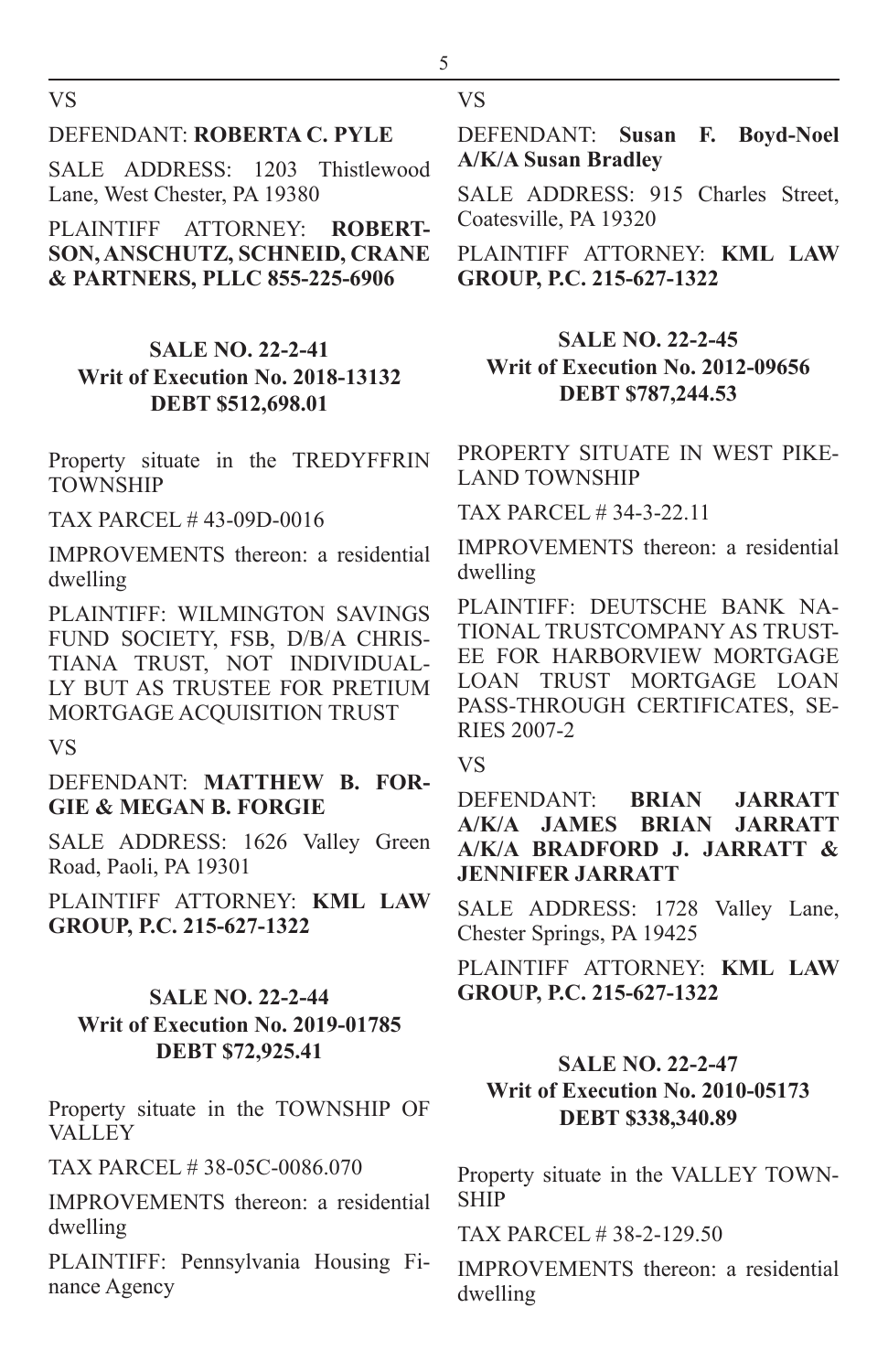PLAINTIFF: U.S. BANK NATIONAL ASSOCIATION, AS TRUSTEE, SUC-CESSOR IN INTEREST TO BANK OF AMERICA, NATIONAL ASSOCIATION AS TRUSTEE AS SUCCESSOR BY MERGER TO LASALLE BANK NA-TIONAL ASSOCIATION, AS TRUST-EE FOR CERTIFICATE HOLDERS OF BEAR STEARNS ASSET BACKED SECURITIES I LLC, ASSET-BACKED CERTIFICATES, SERIES 2005-FR1

VS

#### DEFENDANT: **STACY CLEVELAND & LEON D. CLEVELAND**

SALE ADDRESS: 801 Franklin Street, Coatesville, PA 19320

PLAINTIFF ATTORNEY: **KML LAW GROUP, P.C. 215-627-1322**

## **SALE NO. 22-3-49 Writ of Execution No. 2020-05627 DEBT \$3,136.03**

ALL THAT CERTAIN lot of land, on which is located a brick dwelling house, designated as No. 58 Gap Road, Situate in the Township of Valley, County of Chester and Commonwealth of Pennsylvania bounded and described as follows:

BEGINNING at a point on the Southern side of the Old Gap Road, a corner of land now or late of Getz Sarvetnick, distant 115.2 feet Eastwardly from the East line of land late of Joseph Bohovitz, thence measuring along the Southern side of the Old Gap Road Westwardly 14.2 feet and extending Southwardly between parallel lines of that width at right angles to the said Old Gap Road 110 feet to land now or late of the Estate of Richard Strode, Deceased.

BOUNDED on the North by the Southern line of the Old Gap Road on the East by land now or late of Getz Sarvetnick; on the South by land now or late of the Estate of Richard Strode, Deceased and on the West

by land now or late of Meyer Chertok. The West line passes through the center of the partition wall between the house on the land herein conveyed and the house on the land adjoining on the West.

TAX PARCEL NO. 38-6A-14

PLAINTIFF: Coatesville Area School District

VS

DEFENDANT: **Long Term Ventures, L.L.C.**

SALE ADDRESS: 58 Gap Road, Valley Township, PA 19320

PLAINTIFF ATTORNEY: **PORTNOFF LAW ASSOCIATES, LTD. 484-690- 9300**

## **SALE NO. 22-3-54 Writ of Execution No. 2016-07240 DEBT \$1,878.08**

ALL THAT CERTAIN lot or piece of ground, situate in the Township of West Bradford, County of Chester, and State of Pennsylvania.

TAX PARCEL NO. 50-5A-141

PLAINTIFF: West Bradford Township VS

DEFENDANT: **Rebecca L. Miller**

SALE ADDRESS: 1313 Walker Drive, West Bradford, PA 19320

PLAINTIFF ATTORNEY: **PORTNOFF LAW ASSOCIATES, LTD. 484-690- 9300**

## **SALE NO. 22-3-63 Writ of Execution No. 2019-06413 DEBT \$1,422.37**

ALL THAT CERTAIN unit located in the property known, named and identified as Roundhill a Condominium, located in the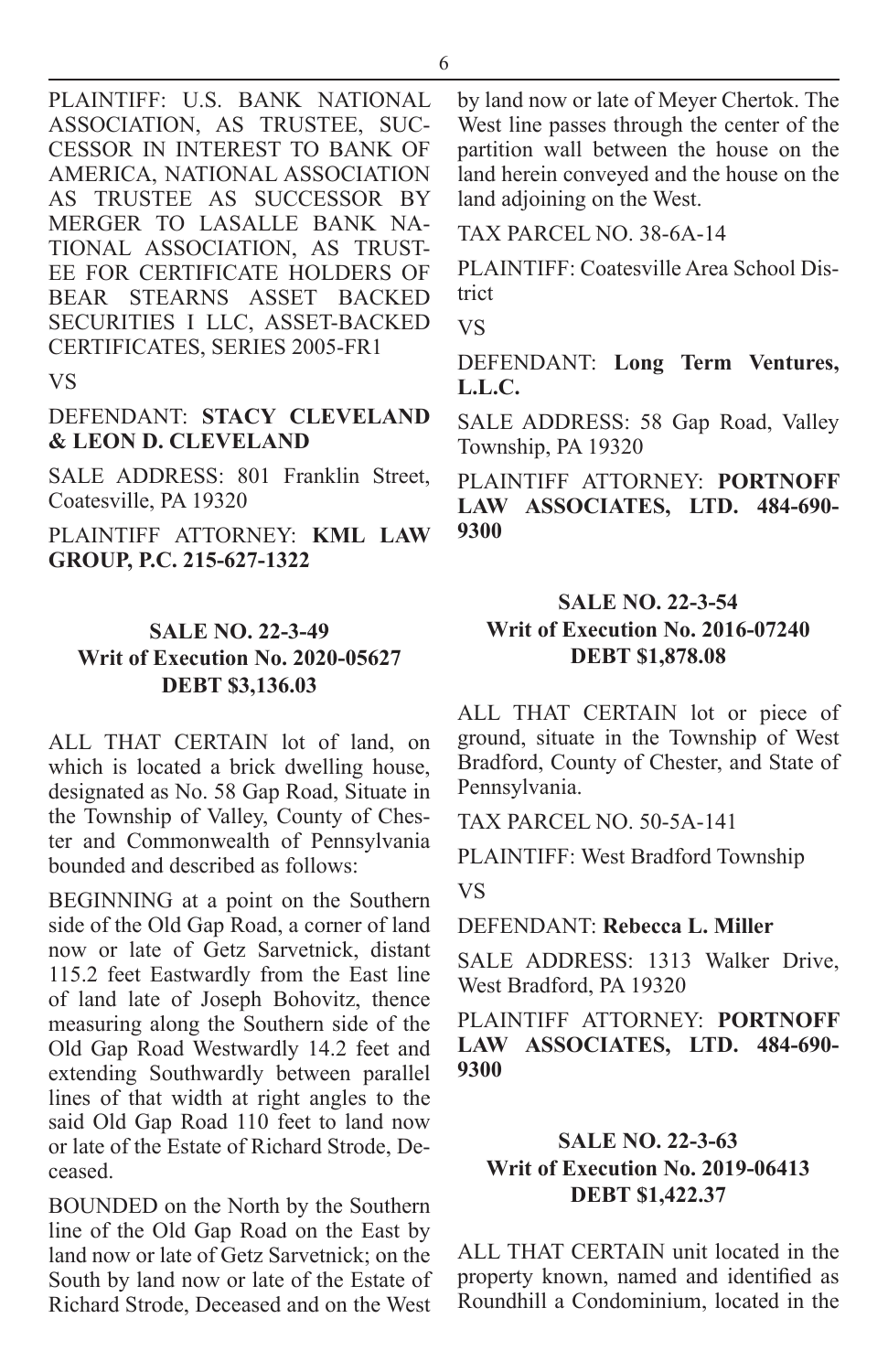Township of Valley, County of Chester and Commonwealth of Pennsylvania.

TAX PARCEL NO. 38-1-184

PLAINTIFF: Township of Valley

VS

DEFENDANT: **Harry London**

SALE ADDRESS: 377 Larose Drive, Valley Township, PA 19320

PLAINTIFF ATTORNEY: **PORTNOFF LAW ASSOCIATES, LTD. 484-690- 9300**

## **SALE NO. 22-3-68 Writ of Execution No. 2021-05616 DEBT \$171,754.22**

ALL THAT CERTAIN LOT OR PAR-CEL OF GROUND WITH THE BUILD-INGS AND IMPROVEMENTS THERE-ON ERECTED, HEREDITAMENTS AND APPURTENANCES, SITUATE IN THE TOWNSHIP OF WEST GOSHEN, COUNTY OF CHESTER, STATE OF PENNSYLVANIA, BOUNDED AND DE-SCRIBED ACCORDING TO A PLAN OF SUBDIVISION OF FRESH MEADOWS FOR RAYMOND POMPEIL, MADE BY CHESTER VALLEY ENGINEERS, INC., PAOLI, PA., DATED 1/24/1984, LAST REVISED 4/10/1985, RECORD-ED 6/27/1985 IN PLAN FILE #6640, AS FOLLOWS, TO WIT:

BEGINNING AT A POINT ON THE SOUTHEASTERLY SIDE OF OXFORD ROAD (NORTH LEG) (60 FEET WIDE) A CORNER OF LOT #35; THENCE EX-TENDING FROM SAID BEGINNING POINT ALONG LOT #35, SOUTH 50 DEGREES 53 MINUTES 07 SECONDS EAST, 179.34 FEET TO A POINT IN-LINE OF LOT #41; THENCE EXTEND-ING PARTLY ALONG THE SAME AND ALSO ALONG LOT #42 AND PARTLY ALONG LOT #43, SOUTH 47 DEGREES 52 MINUTES 28 SECONDS WEST, 120.55 FEET TO A POINT A CORNER OF LOT #33; THENCE EXTENDING ALONG THE SAME, NORTH 42 DE-GREES 07 MINUTES 35 SECONDS EAST, 173.45 FEET TO A POINT ON THE SOUTHEASTERLY SIDE OF OX-FORD ROAD, AFORESAID; THENCE EXTENDING ALONG THE SAME THE 2 FOLLOWING COURSES AND DIS-TANCES: (1) NORTH 47 DEGREES 52 MINUTES 25 SECONDS EAST, 43.75 FEET TO A POINT OF CURVE AND (2) ON THE ARC OF A CIRCLE CURVING TO THE LEFT HAVING A RADIUS OF 325.00 FEET ON THE ARC DISTANCE OF 48.66 FEET TO THE FIRST MEN-TIONED POINT AND PLACE OF BE-GINNING.

BEING LOT #34 AS SHOWN ON SAID PLAN, CONTAINING 18,658 SQUARE FEET, MORE OR LESS.

Fee Simple Title Vested in ROBERT J. VAUGHN, JR AND KRISTINE A PELO-SI-VAUGHN, HUSBAND AND WIFE, AS TENANTS BY THE ENTIRETY, by deed from WILLIAM N. CAPRONI AND COLLEEN J. CAPRONI, HUSBAND AND WIFE, dated 02/01/1994, recorded 03/16/1994, in the Chester County Clerk's Office in Deed Book 3723, Page 2060, as Instrument No. 6447658

PARCEL #: 52-03Q-0291-0000

PLAINTIFF: Wilmington Savings Fund Society, FSB, d/b/a Christiana Trust, not individually but as trustee for Pretium Mortgage Acquisition Trust

VS

DEFENDANT: **Kristine A. Pelosi-Vaughn & Robert J. Vaughn, Jr.**

SALE ADDRESS: 206 Oxford Road, West Chester, PA 19380

PLAINTIFF ATTORNEY: **STERN & EISENBERG, PC 215-572-8111**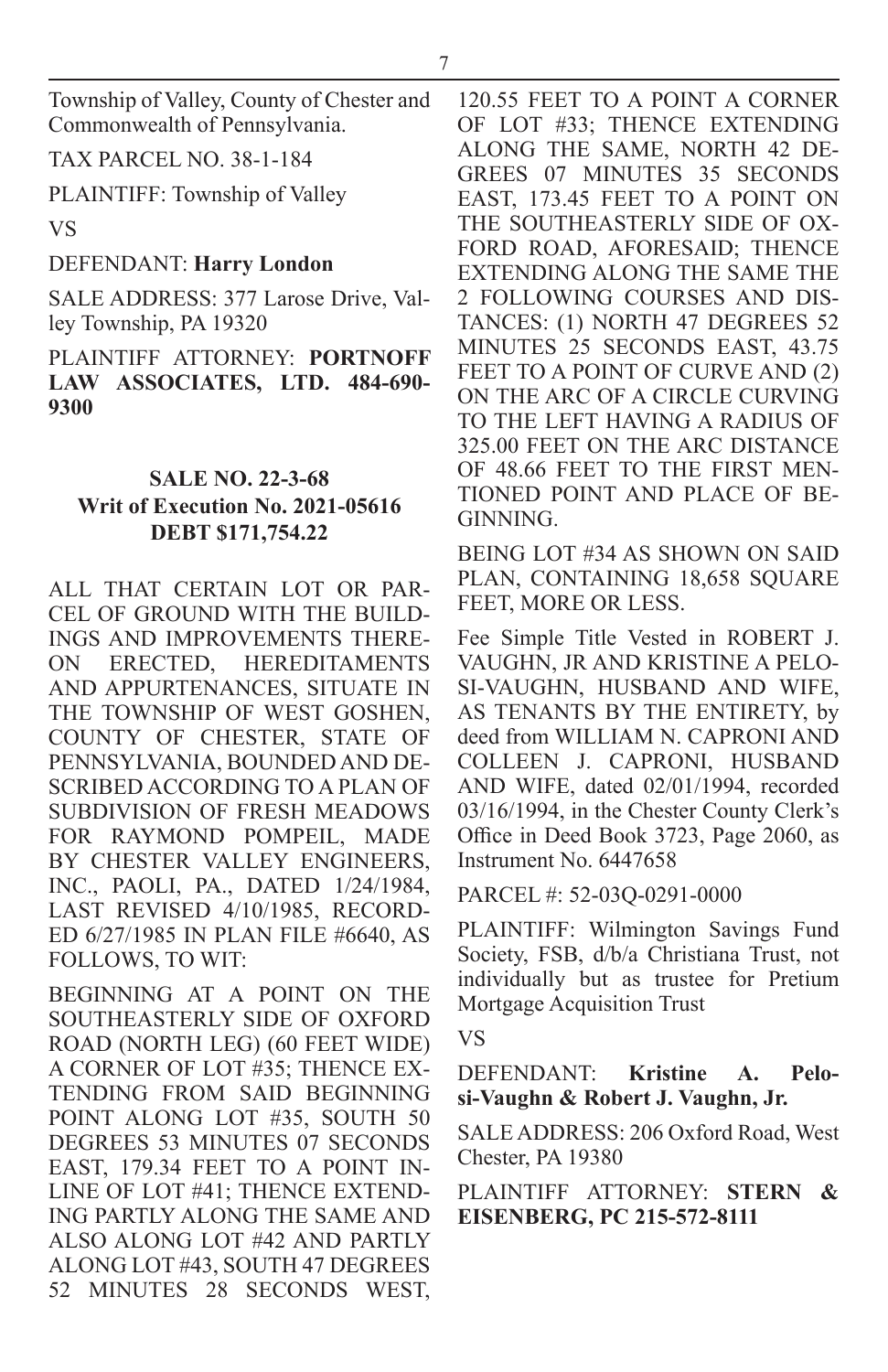#### **SALE NO. 22-4-76 Writ of Execution No. 2012-11368 DEBT \$4,058.30**

ALL THAT CERTAIN tract of land, situate in the Township of Caln, County of Chester, Commonwealth of Pennsylvania.

Tax Parcel No. 39-3-21.5

PLAINTIFF: Caln Township Municipal Authority and Township of Caln VS

#### DEFENDANT: **Albert L. Whitmore, III**

SALE ADDRESS: 2305 Kings Highway, Caln Township, PA 19320

PLAINTIFF ATTORNEY: **PORTNOFF LAW ASSOCIATES, LTD. 484-690- 9300**

#### **SALE NO. 22-4-125**

#### **Writ of Execution No. 2021-07585 DEBT \$255,235.60**

#### PROPERTY SITUATE IN BOROUGH OF PHOENIXVILLE

SOLD AS THE PROPERTY OF: ABBY SUE CANNON Solely in Her Capacity as Heir of ROBERT T. CANNON, Deceased, and SABRINA CANNON-HENKEN Solely in Her Capacity as Heir of ROB-ERT T. CANNON, Deceased

TAX PARCEL NO: 15-13-580

IMPROVEMENTS thereon: a residential dwelling

PLAINTIFF: Wilmington Savings Fund Society, FSB, not in its Individual Capacity but solely as owner Trustee for Cascade Funding Mortgage Trust HB4

VS

DEFENDANT: **Abby Sue Cannon Solely in her Capacity as Heir of Robert T. Cannon, Deceased & Sabrina Cannon-Henken Solely in her Capacity as** 

#### **Heir of Robert T. Cannon, Deceased**

SALE ADDRESS: 330 4th Avenue, Phoenixville, PA 19460

PLAINTIFF ATTORNEY: **KML LAW GROUP, P.C. 215-627-1322**

#### **SALE NO. 22-4-136 Writ of Execution No. 2019-04973 DEBT \$494,307.17**

ALL THAT CERTAIN UNIT OR PAR-CEL OF GROUND SITUATE IN THE TOWNSHIP OF WILLISTOWN, COUN-TY OF CHESTER AND COMMON-WEALTH OF PENNSYLVANIA BEING MORE FULLY DESCRIBED IN A DEED DATED DECEMBER 11, 1978 AND RE-CORDED ON MARCH 27, 1980 IN A PLAN FILE #2933.

TAX PARCEL NO. 54-1-263

PLAINTIFF: Nationstar Mortgage LLC D/B/A Champion Mortgage Company

#### VS

DEFENDANT: **Linda Napoli, in her capacity as known heir, devisee, and/or distribute of the Estate of Charles T. Derry, Deceased; Mark Eastlake Derry, in his capacity as known heir, devisee, and/ or distribute of the Estate of Charles T. Derry, Deceased & Unknown Heir(s) of the Estate of Charles T. Derry, Deceased**

SALE ADDRESS: 1205 Weatherstone Drive, Paoli, PA 19301

PLAINTIFF ATTORNEY: **PINCUS LAW GROUP, PLLC 484-575-2201**